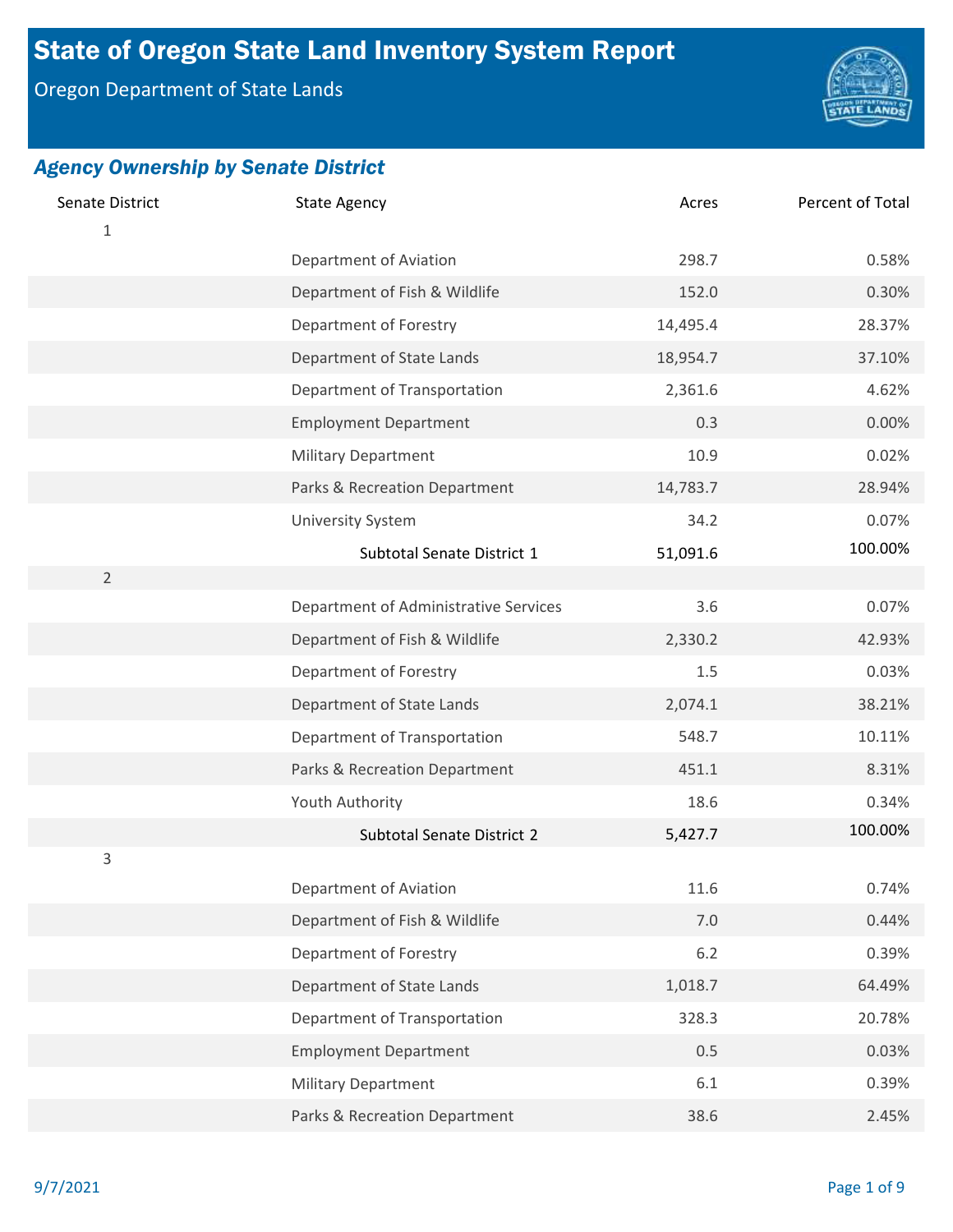| Senate District | <b>State Agency</b>               | Acres     | Percent of Total |
|-----------------|-----------------------------------|-----------|------------------|
|                 | <b>University System</b>          | 162.6     | 10.29%           |
|                 | <b>Subtotal Senate District 3</b> | 1,579.7   | 100.00%          |
| $\overline{4}$  |                                   |           |                  |
|                 | Department of Aviation            | 119.9     | 1.04%            |
|                 | Department of Fish & Wildlife     | 168.1     | 1.45%            |
|                 | Department of Forestry            | 8,185.9   | 70.70%           |
|                 | Department of Human Services      | 0.1       | 0.00%            |
|                 | Department of State Lands         | 953.7     | 8.24%            |
|                 | Department of Transportation      | 788.1     | 6.81%            |
|                 | <b>Military Department</b>        | 0.4       | 0.00%            |
|                 | Parks & Recreation Department     | 1,351.1   | 11.67%           |
|                 | University System                 | 10.6      | 0.09%            |
|                 | Subtotal Senate District 4        | 11,577.8  | 100.00%          |
| 5               |                                   |           |                  |
|                 | Department of Aviation            | 141.6     | 0.09%            |
|                 | <b>Department of Corrections</b>  | 52.6      | 0.03%            |
|                 | Department of Fish & Wildlife     | 1,303.5   | 0.79%            |
|                 | Department of Forestry            | 65,398.5  | 39.55%           |
|                 | Department of State Lands         | 85,776.6  | 51.88%           |
|                 | Department of Transportation      | 635.7     | 0.38%            |
|                 | <b>Military Department</b>        | 10.5      | 0.01%            |
|                 | Parks & Recreation Department     | 11,717.8  | 7.09%            |
|                 | <b>University System</b>          | 267.5     | 0.16%            |
|                 | Youth Authority                   | 33.8      | 0.02%            |
|                 | Subtotal Senate District 5        | 165,338.1 | 100.00%          |
| $\,$ 6 $\,$     |                                   |           |                  |
|                 | Department of Fish & Wildlife     | 137.4     | 6.44%            |
|                 | Department of State Lands         | 63.3      | 2.96%            |
|                 | Department of Transportation      | 491.3     | 23.02%           |
|                 | <b>Military Department</b>        | 22.4      | 1.05%            |
|                 | Parks & Recreation Department     | 854.3     | 40.02%           |
|                 | University System                 | 209.8     | 9.83%            |
|                 | <b>Water Resources Department</b> | 356.1     | 16.68%           |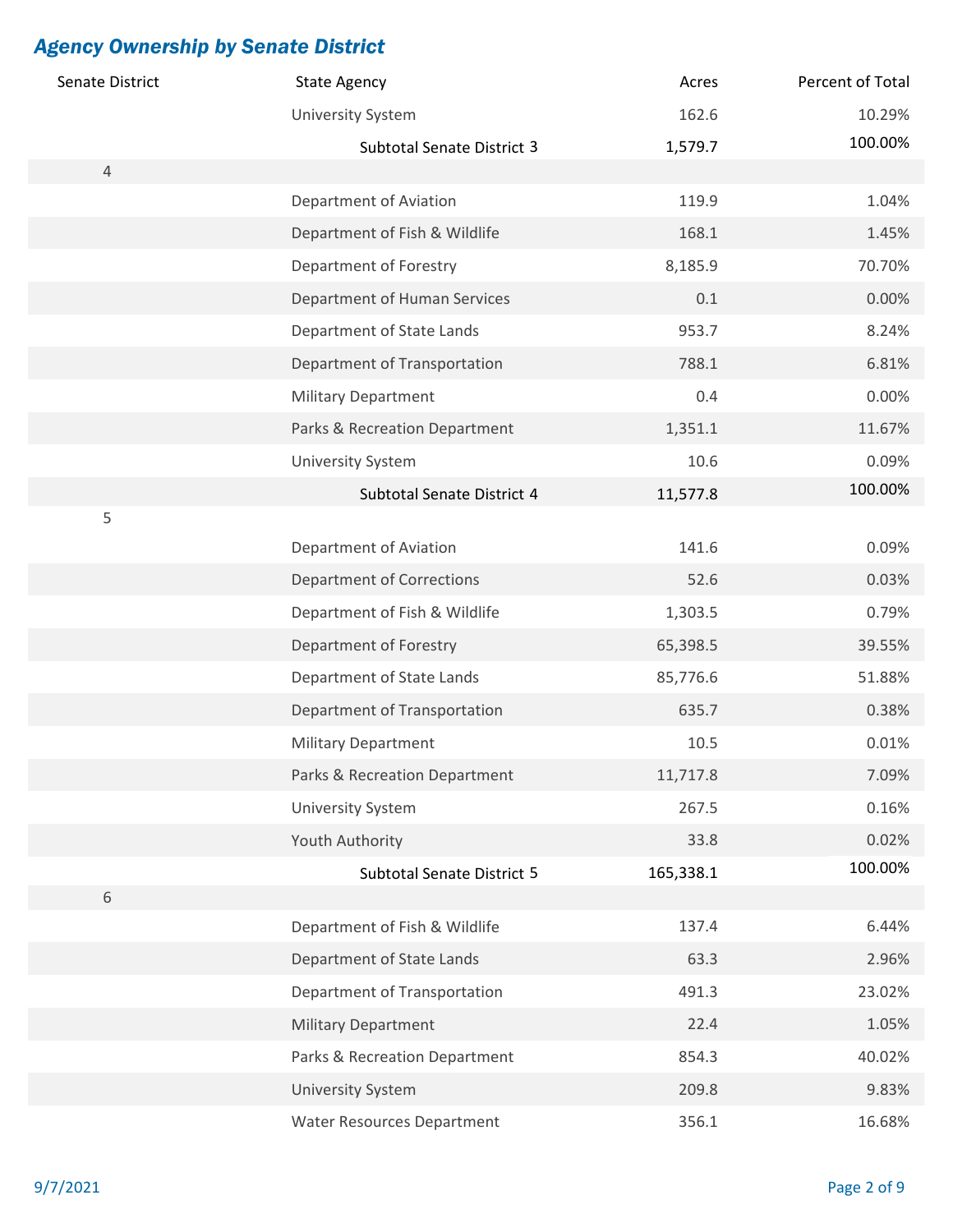| Senate District | <b>State Agency</b>                   | Acres    | Percent of Total |
|-----------------|---------------------------------------|----------|------------------|
|                 | Subtotal Senate District 6            | 2,134.5  | 100.00%          |
| $\overline{7}$  |                                       |          |                  |
|                 | Department of Administrative Services | 0.6      | 0.08%            |
|                 | <b>Department of Corrections</b>      | 261.7    | 30.77%           |
|                 | Department of Fish & Wildlife         | 5.3      | 0.62%            |
|                 | Department of State Lands             | 2.4      | 0.29%            |
|                 | Department of Transportation          | 141.5    | 16.64%           |
|                 | <b>Employment Department</b>          | $1.5\,$  | 0.17%            |
|                 | Parks & Recreation Department         | 283.8    | 33.37%           |
|                 | <b>University System</b>              | 153.6    | 18.07%           |
|                 | Subtotal Senate District 7            | 850.4    | 100.00%          |
| 8               |                                       |          |                  |
|                 | Department of State Lands             | 50.0     | 0.65%            |
|                 | Department of Transportation          | 401.6    | 5.19%            |
|                 | <b>Employment Department</b>          | 0.8      | 0.01%            |
|                 | Parks & Recreation Department         | 1,193.9  | 15.43%           |
|                 | <b>University System</b>              | 6,068.4  | 78.41%           |
|                 | Youth Authority                       | 24.3     | 0.31%            |
|                 | <b>Subtotal Senate District 8</b>     | 7,738.9  | 100.00%          |
| 9               |                                       |          |                  |
|                 | Department of Aviation                | 223.7    | 0.38%            |
|                 | Department of Fish & Wildlife         | 496.1    | 0.84%            |
|                 | Department of Forestry                | 46,695.1 | 79.46%           |
|                 | Department of Human Services          | 2.7      | 0.00%            |
|                 | Department of State Lands             | 878.2    | 1.49%            |
|                 | Department of Transportation          | 914.7    | 1.56%            |
|                 | Department of Veterans' Affairs       | 16.5     | 0.03%            |
|                 | <b>Military Department</b>            | 1.8      | 0.00%            |
|                 | Parks & Recreation Department         | 9,311.5  | 15.85%           |
|                 | Youth Authority                       | 225.4    | 0.38%            |
|                 | Subtotal Senate District 9            | 58,765.7 | 100.00%          |
| 10              |                                       |          |                  |
|                 | Department of Administrative Services | 306.8    | 14.75%           |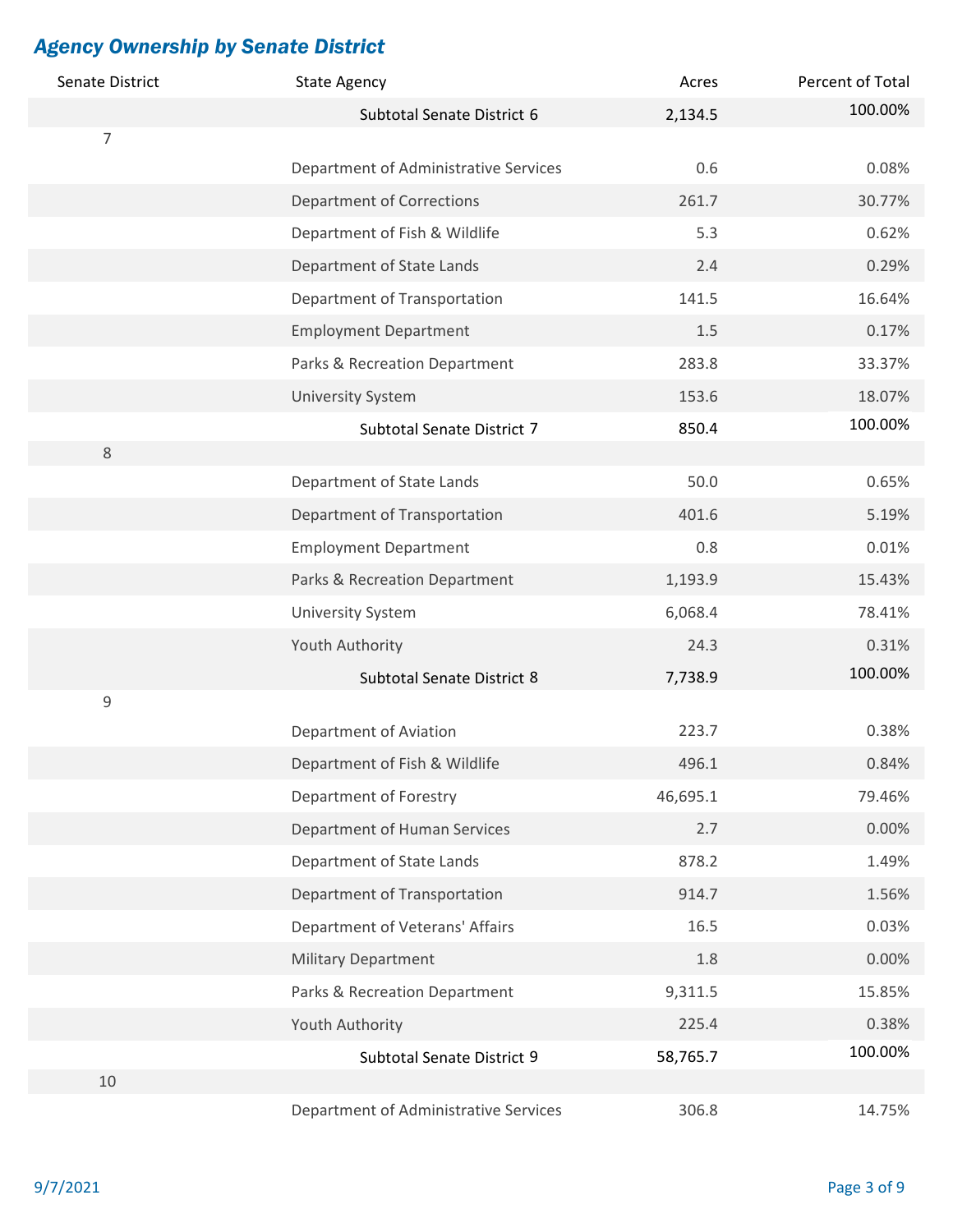| Senate District | <b>State Agency</b>                   | Acres    | Percent of Total |
|-----------------|---------------------------------------|----------|------------------|
|                 | Department of Aviation                | 71.1     | 3.42%            |
|                 | <b>Department of Corrections</b>      | 1,317.2  | 63.34%           |
|                 | Department of Fish & Wildlife         | 10.2     | 0.49%            |
|                 | Department of State Lands             | 84.8     | 4.08%            |
|                 | Department of Transportation          | 102.4    | 4.93%            |
|                 | <b>Military Department</b>            | 14.5     | 0.70%            |
|                 | Parks & Recreation Department         | 20.0     | 0.96%            |
|                 | <b>University System</b>              | 152.4    | 7.33%            |
|                 | Subtotal Senate District 10           | 2,079.4  | 100.00%          |
| 11              |                                       |          |                  |
|                 | Department of Administrative Services | 634.1    | 51.88%           |
|                 | <b>Department of Corrections</b>      | 29.4     | 2.41%            |
|                 | Department of Education               | 38.1     | 3.12%            |
|                 | Department of Fish & Wildlife         | 237.2    | 19.41%           |
|                 | Department of Forestry                | 10.6     | 0.87%            |
|                 | Department of Transportation          | 168.5    | 13.79%           |
|                 | <b>Employment Department</b>          | 1.2      | 0.10%            |
|                 | <b>Military Department</b>            | 24.1     | 1.98%            |
|                 | Parks & Recreation Department         | 32.6     | 2.67%            |
|                 | Youth Authority                       | 46.4     | 3.80%            |
|                 | Subtotal Senate District 11           | 1,222.3  | 100.00%          |
| 12              |                                       |          |                  |
|                 | Department of Aviation                | 15.0     | 0.06%            |
|                 | Department of Fish & Wildlife         | 1,757.2  | 7.09%            |
|                 | Department of Forestry                | 8,965.0  | 36.19%           |
|                 | Department of State Lands             | 1,342.5  | 5.42%            |
|                 | Department of Transportation          | 180.8    | 0.73%            |
|                 | <b>Military Department</b>            | 5.4      | 0.02%            |
|                 | Parks & Recreation Department         | 2,235.3  | 9.02%            |
|                 | <b>University System</b>              | 10,268.8 | 41.46%           |
|                 | <b>Water Resources Department</b>     | 0.1      | 0.00%            |
|                 | Subtotal Senate District 12           | 24,770.1 | 100.00%          |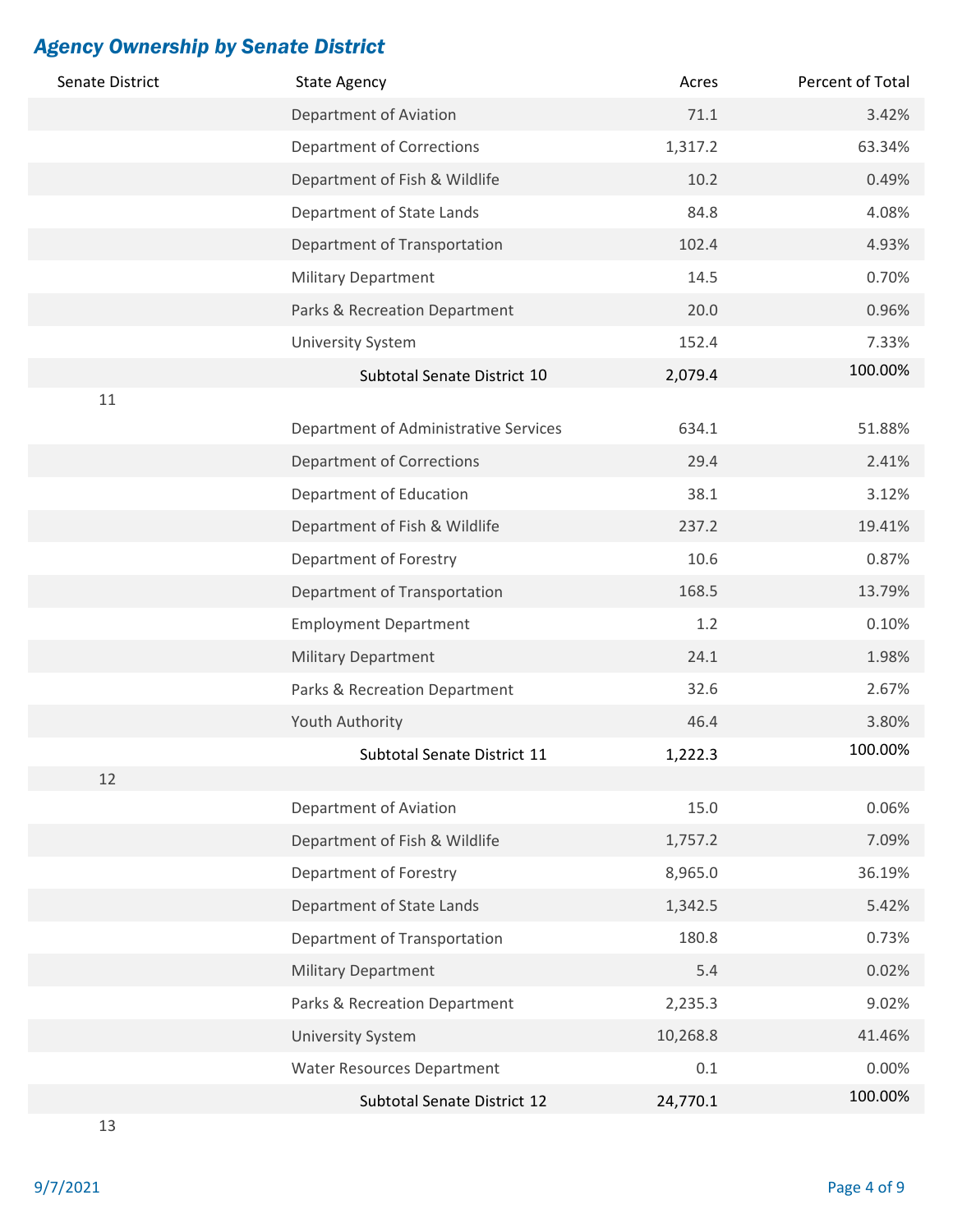| Senate District | <b>State Agency</b>                   | Acres     | Percent of Total |
|-----------------|---------------------------------------|-----------|------------------|
|                 | Department of Administrative Services | 9.8       | 0.32%            |
|                 | <b>Department of Corrections</b>      | 105.1     | 3.47%            |
|                 | Department of Fish & Wildlife         | 35.6      | 1.18%            |
|                 | Department of Forestry                | 397.2     | 13.12%           |
|                 | Department of State Lands             | 254.9     | 8.42%            |
|                 | Department of Transportation          | 128.0     | 4.23%            |
|                 | Parks & Recreation Department         | 2,095.8   | 69.25%           |
|                 | Subtotal Senate District 13           | 3,026.4   | 100.00%          |
| 14              |                                       |           |                  |
|                 | Department of Transportation          | 14.8      | 100.00%          |
|                 | Subtotal Senate District 14           | 14.8      | 100.00%          |
| 15              |                                       |           |                  |
|                 | Department of Administrative Services | 5.9       | 2.47%            |
|                 | Department of Forestry                | 9.6       | 4.01%            |
|                 | Department of Transportation          | 215.1     | 89.86%           |
|                 | <b>Military Department</b>            | 8.8       | 3.66%            |
|                 | Subtotal Senate District 15           | 239.4     | 100.00%          |
| 16              | Department of Fish & Wildlife         | 8,620.7   | 1.70%            |
|                 |                                       |           |                  |
|                 | Department of Forestry                | 468,803.7 | 92.54%           |
|                 | Department of State Lands             | 8,080.3   | 1.60%            |
|                 | Department of Transportation          | 1,762.7   | 0.35%            |
|                 | <b>Military Department</b>            | 1,236.4   | 0.24%            |
|                 | Parks & Recreation Department         | 15,652.3  | 3.09%            |
|                 | <b>University System</b>              | 2,420.0   | 0.48%            |
|                 | Youth Authority                       | 2.8       | 0.00%            |
|                 | Subtotal Senate District 16           | 506,578.9 | 100.00%          |
| 17              |                                       |           |                  |
|                 | Department of Transportation          | 27.5      | 94.59%           |
|                 | Parks & Recreation Department         | 1.6       | 5.41%<br>100.00% |
| 18              | Subtotal Senate District 17           | 29.1      |                  |
|                 | Department of Administrative Services | 0.5       | 0.20%            |
|                 | Department of Transportation          | 56.2      | 22.84%           |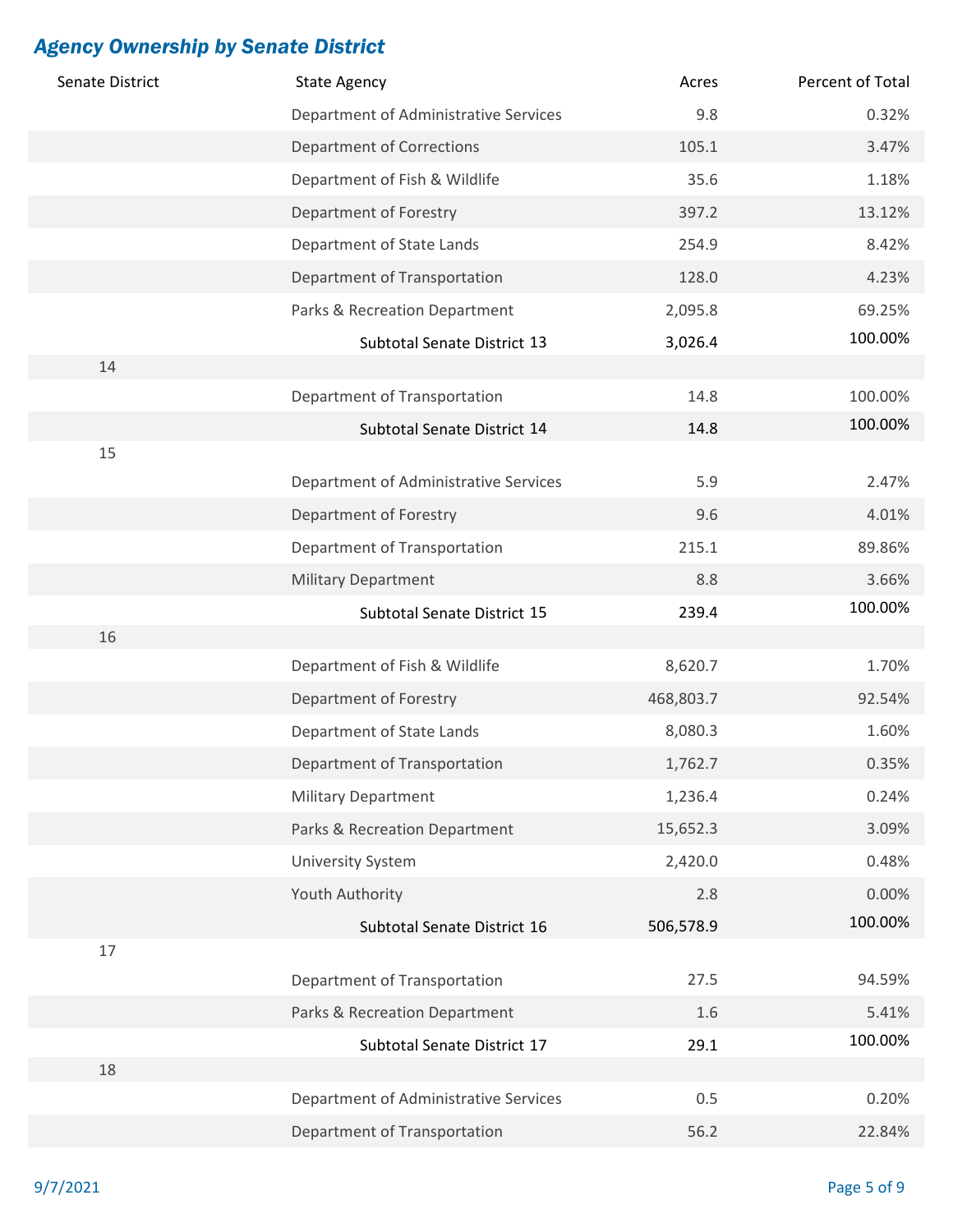| Senate District | <b>State Agency</b>                   | Acres   | Percent of Total |
|-----------------|---------------------------------------|---------|------------------|
|                 | Public Employees Retirement System    | 4.0     | 1.63%            |
|                 | <b>University System</b>              | 185.4   | 75.33%           |
|                 | Subtotal Senate District 18           | 246.1   | 100.00%          |
| 19              |                                       |         |                  |
|                 | Department of State Lands             | 25.5    | 2.35%            |
|                 | Department of Transportation          | 98.7    | 9.07%            |
|                 | Parks & Recreation Department         | 961.3   | 88.34%           |
|                 | <b>University System</b>              | 2.7     | 0.25%            |
| 20              | Subtotal Senate District 19           | 1,088.3 | 100.00%          |
|                 | Department of Aviation                | 249.6   | 11.17%           |
|                 | Department of Fish & Wildlife         | 12.5    | 0.56%            |
|                 | Department of Transportation          | 105.8   | 4.73%            |
|                 | <b>Employment Department</b>          | 0.8     | 0.04%            |
|                 | <b>Military Department</b>            | 2.2     | 0.10%            |
|                 | Parks & Recreation Department         | 1,863.5 | 83.40%           |
|                 | Subtotal Senate District 20           | 2,234.4 | 100.00%          |
| 21              |                                       |         |                  |
|                 | Department of Administrative Services | 0.7     | 1.16%            |
|                 | Department of Environmental Quality   | 0.1     | 0.15%            |
|                 | Department of Transportation          | 43.3    | 70.30%           |
|                 | <b>Liquor Control Commission</b>      | 17.5    | 28.39%           |
|                 | Subtotal Senate District 21           | 61.6    | 100.00%          |
| 22              | Department of Administrative Services | 4.0     |                  |
|                 |                                       |         | 4.87%            |
|                 | <b>Department of Corrections</b>      | 24.7    | 29.86%           |
|                 | Department of State Lands             | 0.7     | 0.87%            |
|                 | Department of Transportation          | 30.1    | 36.39%           |
|                 | <b>Military Department</b>            | 22.7    | 27.45%           |
|                 | <b>University System</b>              | 0.5     | 0.55%            |
| 23              | Subtotal Senate District 22           | 82.8    | 100.00%          |
|                 | Department of Transportation          | 76.0    | 84.95%           |
|                 | Parks & Recreation Department         | 13.5    | 15.05%           |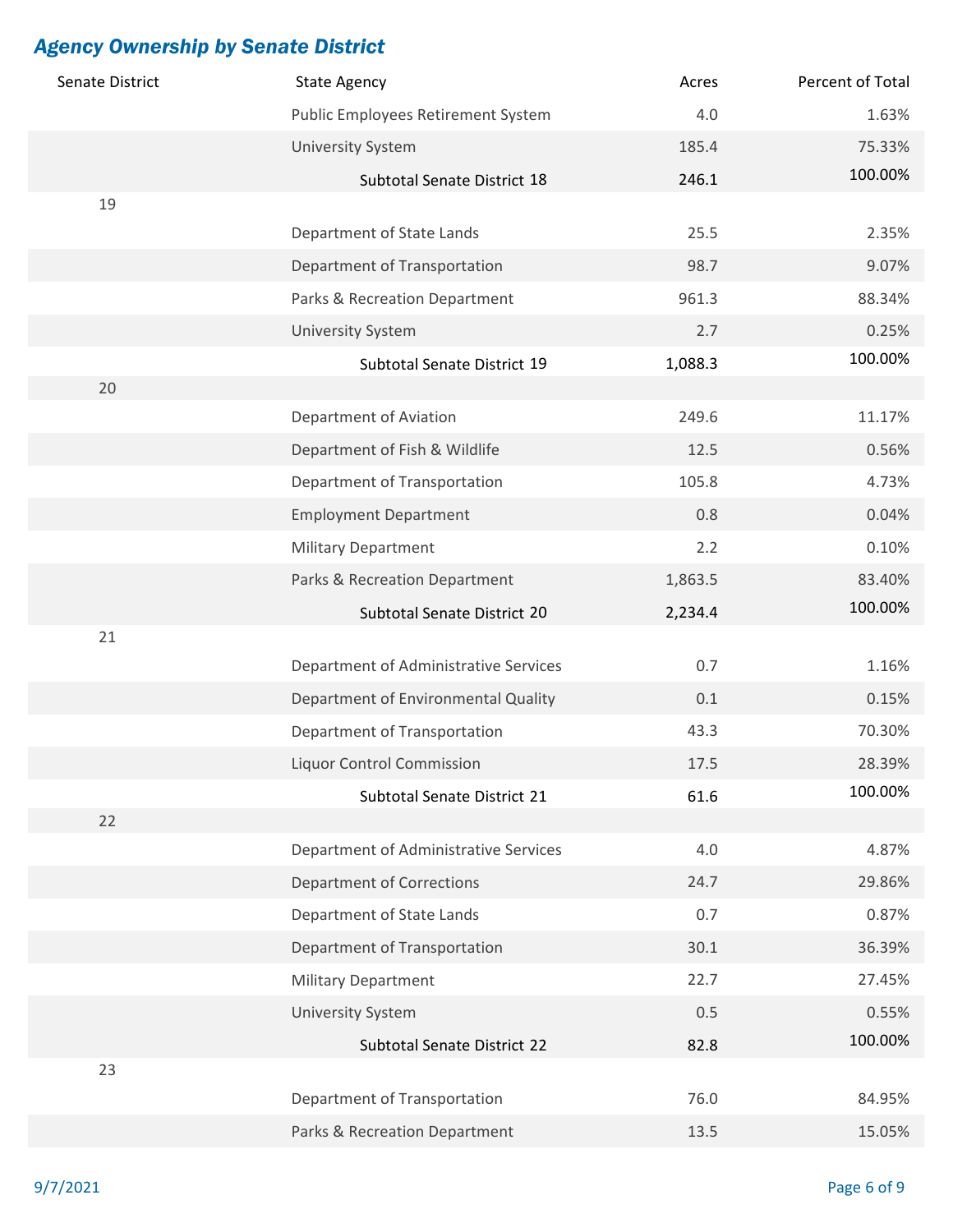| Senate District | <b>State Agency</b>                   | Acres   | Percent of Total |
|-----------------|---------------------------------------|---------|------------------|
|                 | Subtotal Senate District 23           | 89.5    | 100.00%          |
| 24              |                                       |         |                  |
|                 | Department of Administrative Services | 12.8    | 34.14%           |
|                 | Department of Transportation          | 24.6    | 65.86%           |
|                 | Subtotal Senate District 24           | 37.4    | 100.00%          |
| 25              |                                       | 41.2    | 90.37%           |
|                 | Department of Transportation          |         |                  |
|                 | <b>Military Department</b>            | 2.3     | 4.98%            |
|                 | Parks & Recreation Department         | 2.1     | 4.65%<br>100.00% |
| 26              | Subtotal Senate District 25           | 45.6    |                  |
|                 | Department of Aviation                | 46.1    | 0.57%            |
|                 | Department of Fish & Wildlife         | 501.9   | 6.15%            |
|                 | Department of Forestry                | 12.9    | 0.16%            |
|                 | Department of State Lands             | 1,110.3 | 13.61%           |
|                 | Department of Transportation          | 819.0   | 10.04%           |
|                 | <b>Military Department</b>            | 78.0    | 0.96%            |
|                 | Parks & Recreation Department         | 5,577.1 | 68.35%           |
|                 | <b>University System</b>              | 13.9    | 0.17%            |
|                 | Subtotal Senate District 26           | 8,159.2 | 100.00%          |
| 27              |                                       |         |                  |
|                 | Department of Administrative Services | 3.9     | 0.10%            |
|                 | Department of Fish & Wildlife         | 16.7    | 0.42%            |
|                 | Department of State Lands             | 2,077.1 | 52.13%           |
|                 | Department of Transportation          | 373.3   | 9.37%            |
|                 | <b>Employment Department</b>          | 1.2     | 0.03%            |
|                 | <b>Military Department</b>            | 63.2    | 1.59%            |
|                 | Parks & Recreation Department         | 771.1   | 19.35%           |
|                 | <b>Water Resources Department</b>     | 678.0   | 17.02%           |
|                 | Subtotal Senate District 27           | 3,984.5 | 100.00%          |
| 28              |                                       |         |                  |
|                 | Department of Administrative Services | 39.0    | 0.02%            |
|                 | Department of Aviation                | 139.8   | 0.06%            |
|                 | <b>Department of Corrections</b>      | 421.5   | 0.19%            |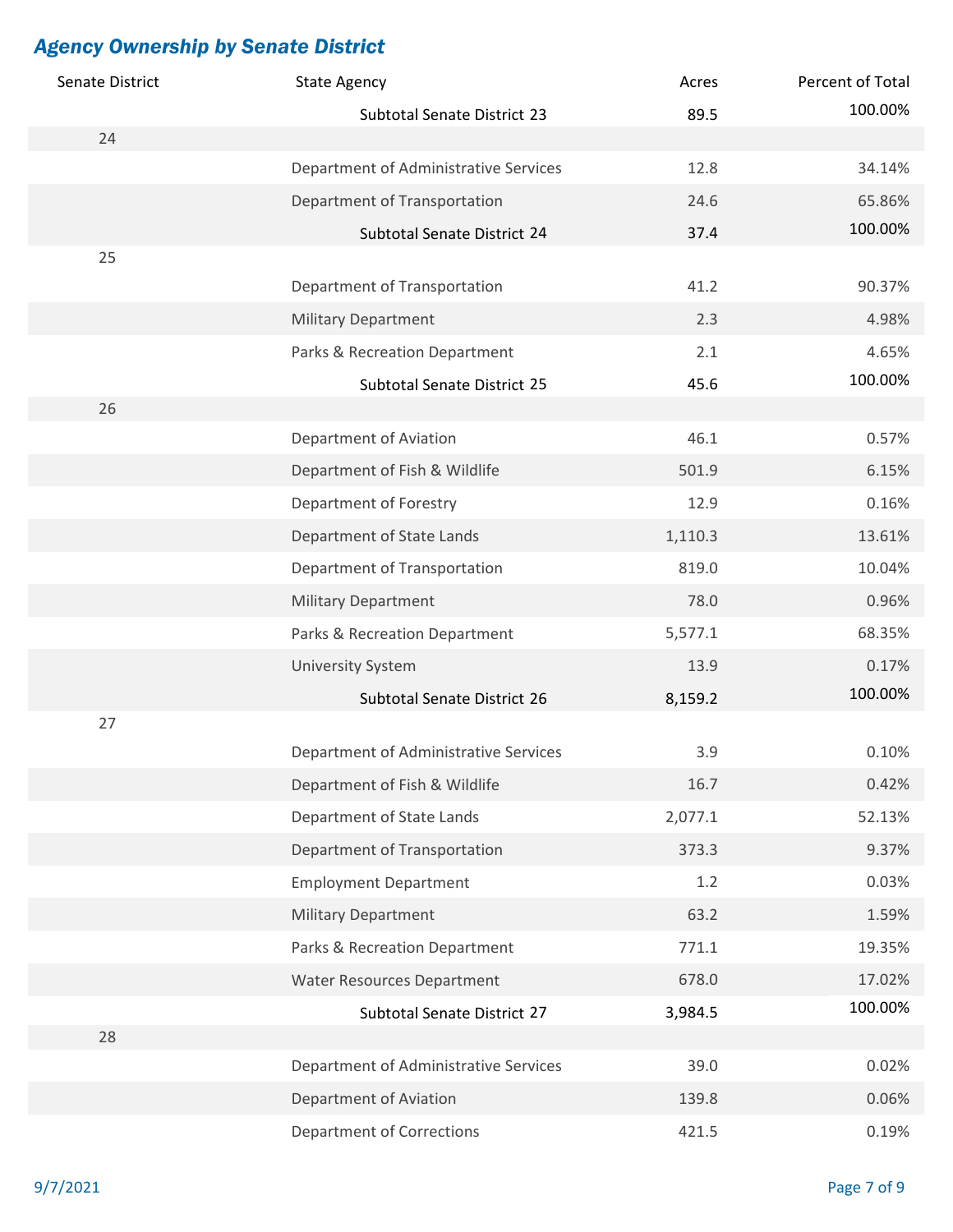| Senate District | <b>State Agency</b>                   | Acres     | Percent of Total |
|-----------------|---------------------------------------|-----------|------------------|
|                 | Department of Fish & Wildlife         | 17,539.5  | 8.10%            |
|                 | Department of Forestry                | 98,854.1  | 45.64%           |
|                 | Department of State Lands             | 90,545.0  | 41.81%           |
|                 | Department of Transportation          | 2,308.0   | 1.07%            |
|                 | <b>Employment Department</b>          | 0.6       | 0.00%            |
|                 | Parks & Recreation Department         | 5,019.5   | 2.32%            |
|                 | University System                     | 307.4     | 0.14%            |
|                 | <b>Water Resources Department</b>     | 1,408.8   | 0.65%            |
|                 | Subtotal Senate District 28           | 216,583.2 | 100.00%          |
| 29              |                                       |           |                  |
|                 | Department of Administrative Services | 11.5      | 0.02%            |
|                 | Department of Agriculture             | 2.4       | 0.00%            |
|                 | Department of Aviation                | 269.4     | 0.39%            |
|                 | <b>Department of Corrections</b>      | 319.2     | 0.47%            |
|                 | Department of Fish & Wildlife         | 40,127.0  | 58.60%           |
|                 | Department of Forestry                | 36.9      | 0.05%            |
|                 | Department of State Lands             | 6,505.4   | 9.50%            |
|                 | Department of Transportation          | 1,982.1   | 2.89%            |
|                 | <b>Military Department</b>            | 47.1      | 0.07%            |
|                 | Parks & Recreation Department         | 15,762.3  | 23.02%           |
|                 | <b>University System</b>              | 3,413.7   | 4.99%            |
|                 | Subtotal Senate District 29           | 68,477.1  | 100.00%          |
| 30              |                                       |           |                  |
|                 | Department of Agriculture             | 0.3       | 0.00%            |
|                 | Department of Aviation                | 84.9      | 0.01%            |
|                 | <b>Department of Corrections</b>      | 1,010.8   | 0.16%            |
|                 | Department of Fish & Wildlife         | 65,921.9  | 10.39%           |
|                 | Department of Forestry                | 21.3      | 0.00%            |
|                 | Department of State Lands             | 554,324.3 | 87.38%           |
|                 | Department of Transportation          | 5,520.5   | 0.87%            |
|                 | Department of Veterans' Affairs       | 14.9      | 0.00%            |
|                 | <b>Employment Department</b>          | 0.7       | 0.00%            |
|                 | <b>Military Department</b>            | 21.1      | 0.00%            |